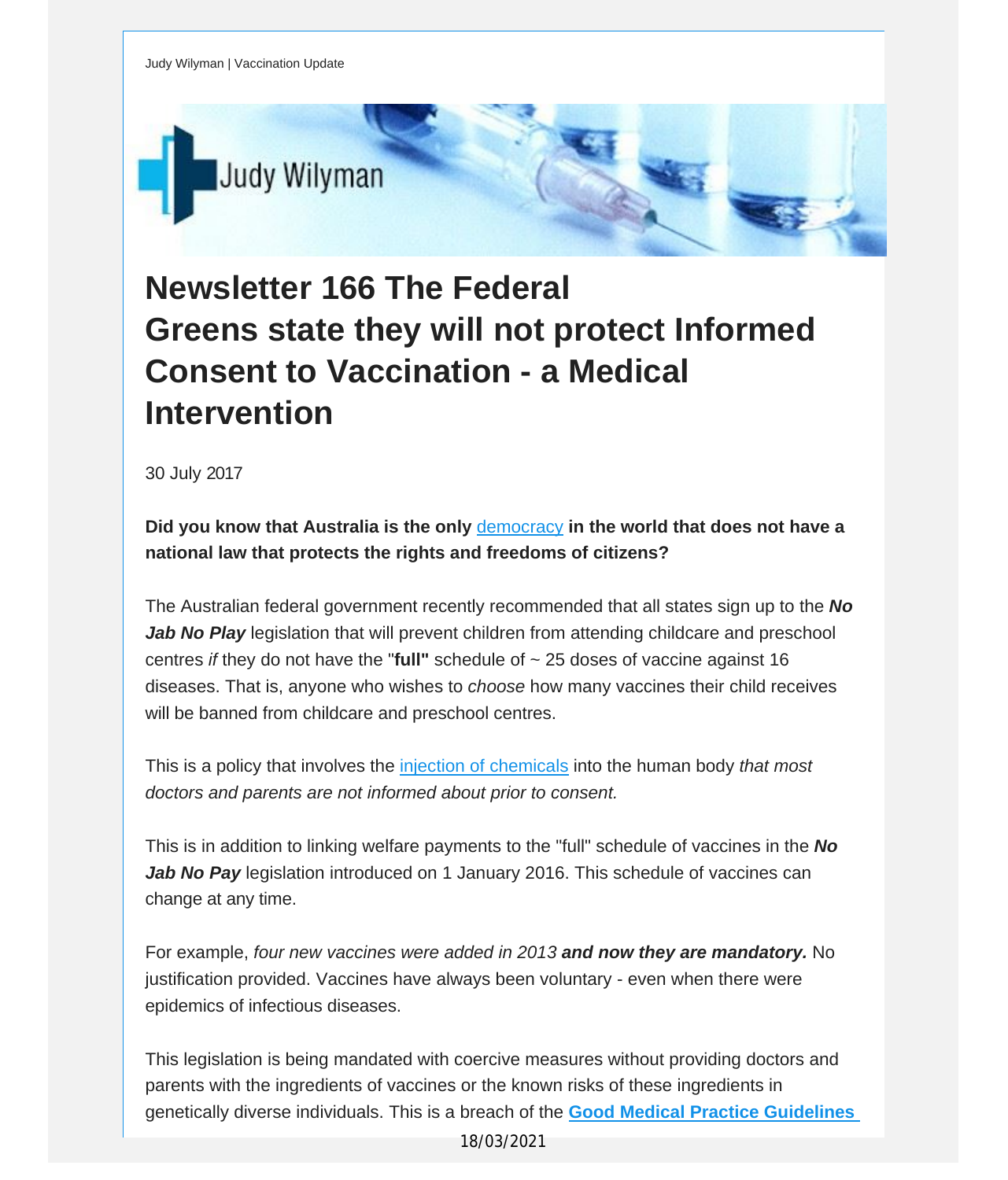for doctors and it violates human rights.

In Western Australia, the concerned community has spoken with the Greens and we have been informed that they will not table the community's petition opposing the removal of "**informed consent without coercion**" in the proposed *No Jab No Play* legislation. This will obstruct the community's right to participate in the discussion on this legislation when the bill is tabled in WA.

Whose interests are the Greens protecting *in government policy* if they will not table the people's petition requesting our right to good medical practice and fundamental human rights in health policies?

To date the Liberals, Labor and Liberal Democrats in WA have refused to meet with us. I will keep you updated on this situation.

In South Australia the *No Jab No Play* bill has recently been tabled and it is open for community discussion *until the 11 August 2017.* Further information on this can be found [here](http://vaccinationdecisions.us8.list-manage.com/track/click?u=f20605fde3732e41929f4a3f2&id=7b42784a5b&e=fec8337d3c)

As previously stated this is not about pro- or anti- vaccination. It is about the health of the community. It is the mainstream media (influenced by powerful industry funded lobby groups in Australia) that is framing this debate as "**anti-vaccination**" and until this is rectified our children's health and good medical practice in Australia will continue to decline.

## **Dr. Judy Wilyman**

Bachelor of Science, University of NSW Diploma of Education (Science), University of Wollongong Master of Science (Population Health), Faculty of Health Sciences, University of Wollongong. PhD in The Science and Politics of the Australian [Government's](http://vaccinationdecisions.us8.list-manage.com/track/click?u=f20605fde3732e41929f4a3f2&id=ba410b9fd9&e=fec8337d3c) Vaccination Program, UOW School of Social Science, Media and Communication (re-named the School of Humanities and Social Inquiry in 2014).

Forward